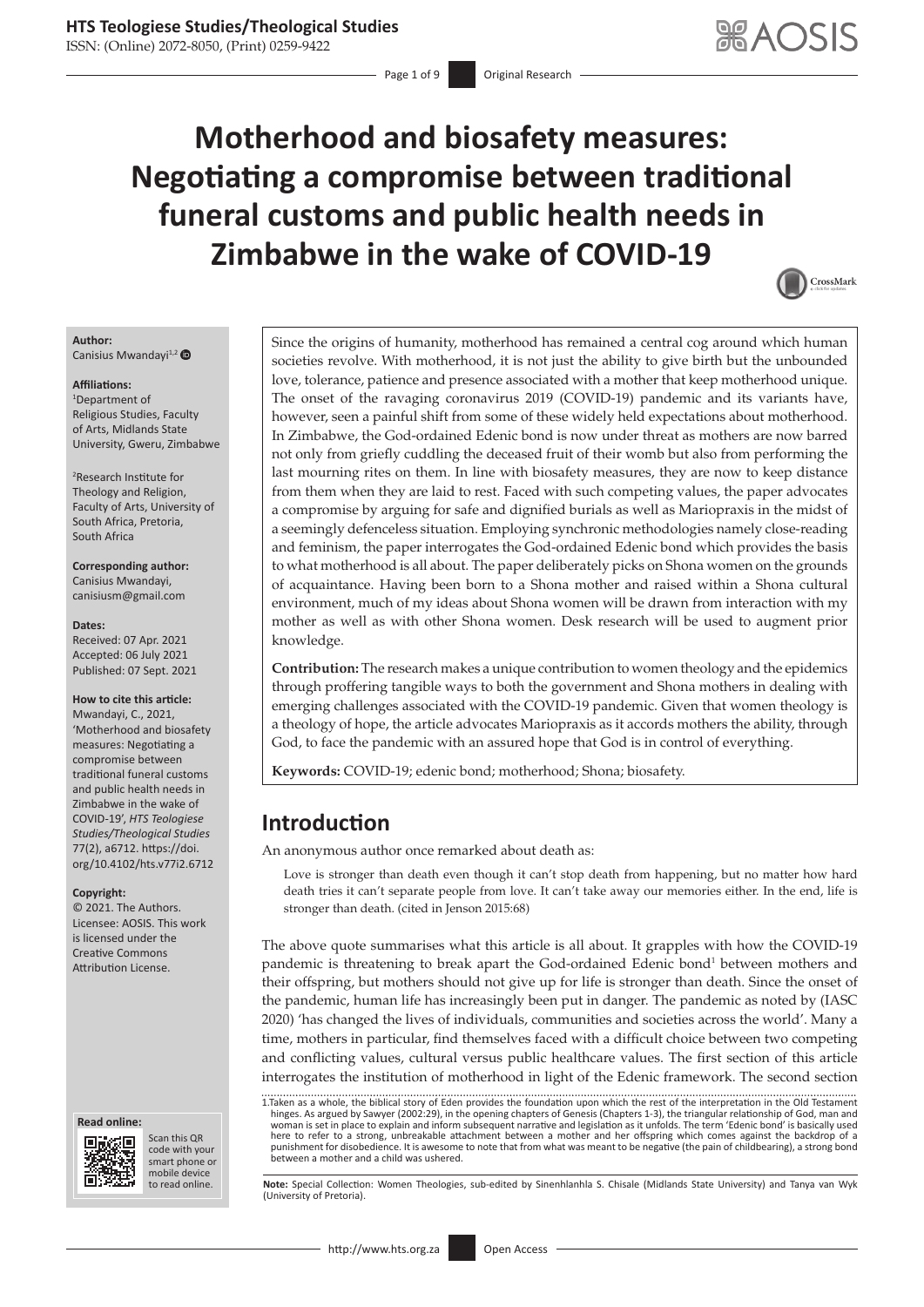discusses the motherly bond characteristic of Shona women and how this is now under threat because of COVID-19 and its variants. Lastly, the article advocates contextualised 'safe and dignified' burials as well as proffering Mariopraxis<sup>2</sup> a pragmatic theological solution to the new reality.

#### **Theoretical framework**

The Edenic bond framework is the overarching theory guiding the discussion in this article. Theologically, human relations had their origins in the Garden of Eden; for that is where human life started. It is from the story of Eden that one derives what can be regarded as the Edenic bond which is basically a strong, unbreakable attachment between a mother and her offspring. While the Lord is said to have cursed the woman with the words: 'I will intensify the pangs of your childbearing; in pain shall you bring forth children' (Gn 3:16), something positive came out of the curse namely: a strong bond between a mother and the child. A curse, so elucidates Pedersen, means 'everything which is bad and harmful, everything which does not agree with the normal relationships, the negation of life' (Pedersen cited in Skulkina 2013:11). What transpires here affirms a centuries old aphorism that God writes straight with crooked lines. From what appears negative to human eyes, God is able to create something good.

A closer look at the curse itself shows at least two dimensions in which the woman would suffer. The first part of the curse: 'I will intensify the pangs of your childbearing' relates to the physical process of giving birth to a child which of course is preceded by the period of pregnancy. Although the pregnancy period is not mentioned by name, the pain associated with it is almost common for every woman, let alone some who develop real complications. As one biblical commentator, Gill (2021) pointed out:

[*T*]he many and great sorrows endured by women from the time of conception to giving birth range from nausea, a loathing of food, dizziness, pains in the head and teeth, faintings and swoonings, danger of miscarriage, to even the trouble of bearing such a burden, especially when it grows heavy. (n.p.)

Some complications can even be fatal or lead to early deliveries. The same applies with the actual process of giving birth. Even though some women are quick to forget labour pains just after delivery, as alluded to also by Jesus in John 16:21, reliving the memories of this act are tales of intense pain. In intensifying the pain of childbearing, God possibly had a purpose for the woman, never ever was she to forget that which had caused her pain.

The second dimension in which a woman would suffer is couched in the second part of the curse: 'in pain shall you bring forth children'. 'Bringing forth' here needs to be understood not just as giving birth but also in the context of raising the child. This finds support in the words of Stedman (2021) who, looking at the whole context in which the curse has been developed, came to a conclusion that 'the pain being alluded to here mean more than simply physical pain of delivering a child, but it refers also to the heartbreak associated with having children'. For him, 'this is the woman's primary experience as a result of the fall, the presence of heartbreak in rearing children'. A threat to a child is pain to a mother's heart.

While child minding is one of the interesting, funny, and lovely experiences, it is indeed often intertwined with agonies also. The pain of bringing forth a child ranges from sleepless nights, seeing a child suffereing from an illness to even loss of the child in certain circumstances. It is such experiences that a make the bond between a mother and her child so strong and ineradicable. Naturally, minding an infant 24/7 creates an inerasable bond which even death cannot manage to tear apart. Once a mother brings up a child with love then the bond is for eternity. Given this bond, a mother becomes so involved in the life of her children that what they feel, she feels; if they fail, she feels the heartbreak of it particularly strongly. As summed up by Stedman (2021):

[*A*] mother's heart is wrapped up with the life and career of her children. She lives in and by her children. The meaning of her life is revealed in them, and if they succeed, she has succeeded, but if they fail, she has failed. (n.p.)

When compared to the first dimension of pain which a woman suffers, it would appear it is the second dimension which creates a more lasting and enduring bond.

The Edenic bond framework thus provides a paradigm for analysing the Biblical narratives of the bond between women with their offsprings; and the story of Rizpah and her sons stands out to be one of the most shining example. The story of Rizpah is used in this article not so much to engage with Shona cultural practices but to illustrate the love of a mother. The Edenic bond is also a framework for rationalising the love and pain of bringing up a child experienced by Shona women but at the end losing them painfully to COVID-19. The same framework provides a rational basis for mobilising mothers in contemporary times to place everything in the hands of God on the understanding that it was him from the beginning who granted humanity a share in his creative work through procreation.

A follow up on the evolvement of motherhood after the Edenic event is important. It is critical in two ways: in the first place it helps to illustrate points of synergies between motherhood as originally designed by God and what we continue to see today; secondly, it grounds the call for a compromise between traditional funeral rites and biosafety measures on the essence of the God-ordained Edenic bond that has stood the test of time.

## **The institution of motherhood**

Since time immemorial, motherhood has remained a key structure in human life. This resonates with the observation by the Global Volunteers organisation (2002), that throughout

<sup>2.</sup>Mariopraxis is coined here to refer to the act of engaging, applying or practicing.<br>Iessons derived from Mary, the mother of Jesus. It is not just a study of Mary or<br>Mariology, but seeks to go beyond theory to the actual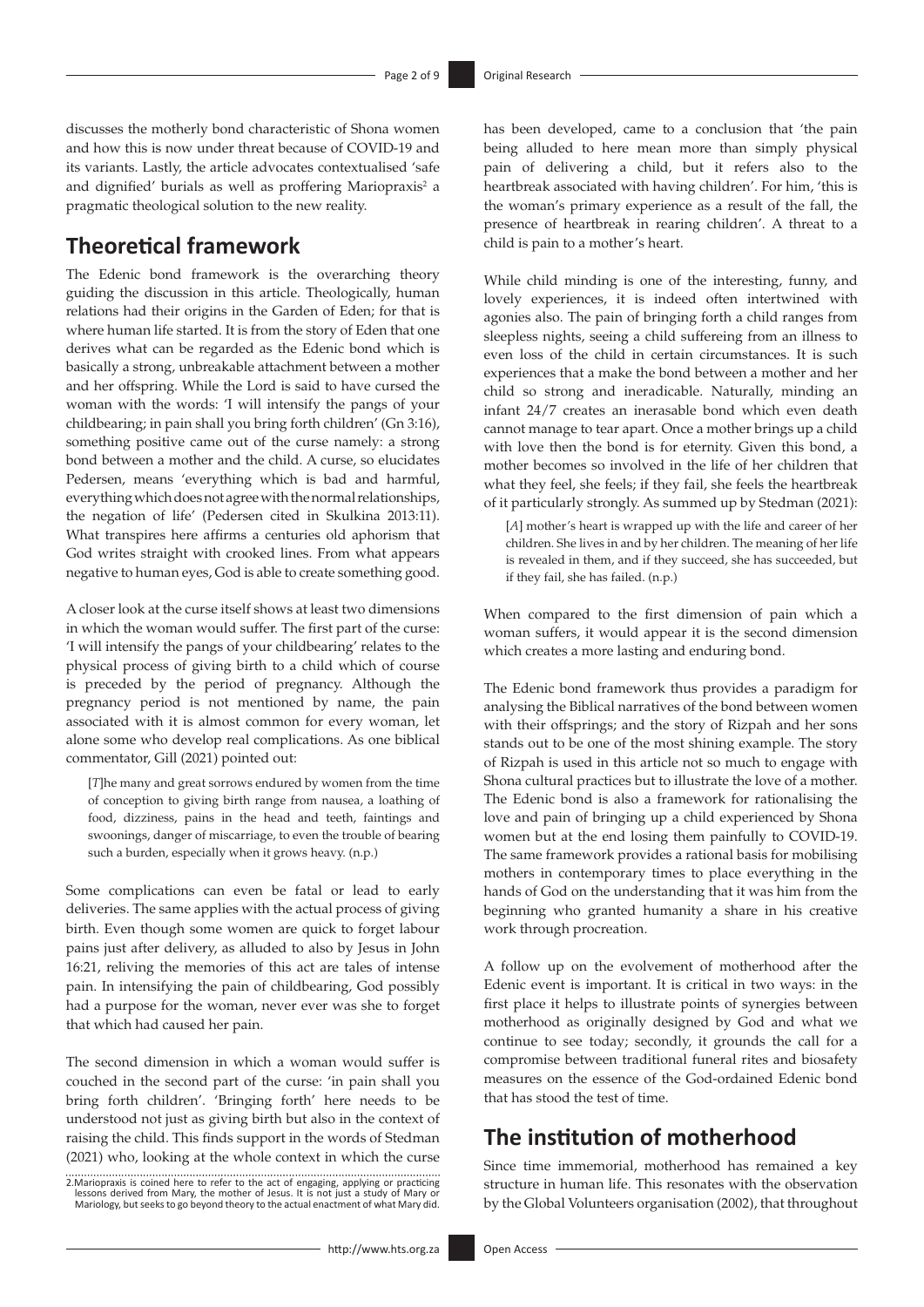history, 'the central role of women in society has ensured the stability, progress and long-term development of nations'. Although the notion of motherhood is expressed differently over time and varies across social class, race, ethnicity and culture, in most societies and particularly in Africa, as noted by Ghosh (2016:19), 'motherhood ideally begins with heterosexual relations through social/legal marriage between a man and woman'.

It is important to note, however, that while motherhood ideally begins with heterosexual relations through marriage between a man and a woman, there are different types of mothers the world over. There are some who are mothers not as a result of a marriage but through mere cohabitation with a male partner whilst others become so through sexual unions with any man they find. While some mothers have a heart for their children it is equally important to mention that some mothers do not take care of their children, in other words they do not display any affection for them. Also, not all women become mothers; some, because of different reasons, may remain single the rest of their lives without any biological offspring of theirs. Of importance to mention also is the distinction between mothering and motherhood. Mothering, as argued by Ghosh (2016:18), normally relates to taking care of the physical and emotional needs of dependent children. One does not need to be the real mother to perform such activities; any woman, a gay or lesbian guardian may equally perform them.

On the other hand, 'motherhood is a larger social institution and is characterized by specific meanings and ideologies' (Ghosh 2016:19). The institution involves the potential role of a women as wife, as mother, as daughter-in-law, and so on. The ideology of motherhood is stereotyped in almost all the societies and a girl is generally expected, since birth, to take such role after marriage. Motherhood, as further argued by Ghosh (2016:19–20) is therefore a patriarchal construction given that the socialised roles of women attached to motherhood as potential mothers, wives or daughter in-laws are considered inferior and subordinate to male roles as bread winners. As the traditional role of women are not considered 'productive', patriarchy makes women dependent on men for livelihood and security, and this further reinforces their subordination in family and society. It is not however in the immediate interest of this article to follow up on the different types of mothers, save to say that the positive paradigm with regard to motherhood which this article is interested in is not true for all societies. The positive paradigm with regard to motherhood, however, remains critical in this article because the other dimensions of motherhood from a biblical angle appear human distortions of God's original design of motherhood.

## **Biblical motherhood: The case of Rizpah and her sons**

Given that the biblical story of Eden provides a profound portrayal of God's original design for human relationships and is set forth as a pattern for all future relationships, one is able to see that subsequent biblical narratives of women's relationship with their offspring reflect a continuity of the Edenic bond model. The story of Rizpah and her sons (2 Sm 21:6f.), stands out to be one of the most shining example that is worth noting. Assuming that readers know the story already, it is a masterpiece which demonstrates to what lengths a mother's bond of love, patience and forbearance for her offspring can go.

The author appears little interested in the gaps in the story as he is in the way in which David tried to clean up Saul's mess as well as portraying David as a concerned king who ordered proper burials of the slain men including that of Saul and Jonathan after seeing what Rizpah had done. Seeing, however, a counter-narrative to what the court historian of David portrayed, Joo (2019) for example, avers that:

Rizpah does not just mourn the death of her sons and nephews but protests the unjust actions of King David. By boldly sitting on a boulder, Rizpah challenged the Davidic court's attempt to promulgate its master narrative. (n.p.)

In so doing, she exposed David's involvement in the murder of the Saulide family. Consequently, she subverts the master narrative in which the court historian tries to present David as the faithful restorer of fertility in the land. A detailed follow up on this counter-narrative, however, lies beyond the purview of this current work but what Rizpah did is enough to articulate in clear terms the unshakable love of a mother. In Israelite culture, it was a great dishonor to leave a corpse to be eaten by animals and birds and so Rizpah being a devoted mother, refused to allow her sons to suffer this final indignity (Weanzana 2006:406). While the Rizpha story could have been told from the vantage point of David, the story indirectly brings out the uniqueness of motherhood; that mothers, no matter what challenges, are able to stand with their own, beyond even physical death. Such is the case we see among Shona women, in particular when it comes to the issue of death.

## **Motherhood among the Shona**

From orally passed information as well as from documented sources, it can generally be noted that in the pre-Christian religious heritage of the Shona peoples of Zimbabwe, women were considered unimportant (Mukonyora 1999). Given that men viewed themselves as the official custodians of the land, something which was evident from rituals held in honour of the patrilineal ancestors, women remained subordinate to men. Even though some could become spirit mediums and diviners, women largely remained confined to household chores and the garden. In such setups where they were viewed as *vatorwa*, 'the ones from outside the lineage in a system of exogamy', what was expected of a woman was largely a creation of the males as they viewed themselves as the people who mattered most before the ancestors. What it meant therefore to be mother in the home, before the husband, before children as well as before society was determined by what men in a particular cultural set up saw as acceptable and right before the ancestors. Ghosh (2016) was thus not wrong when he viewed the stereotype of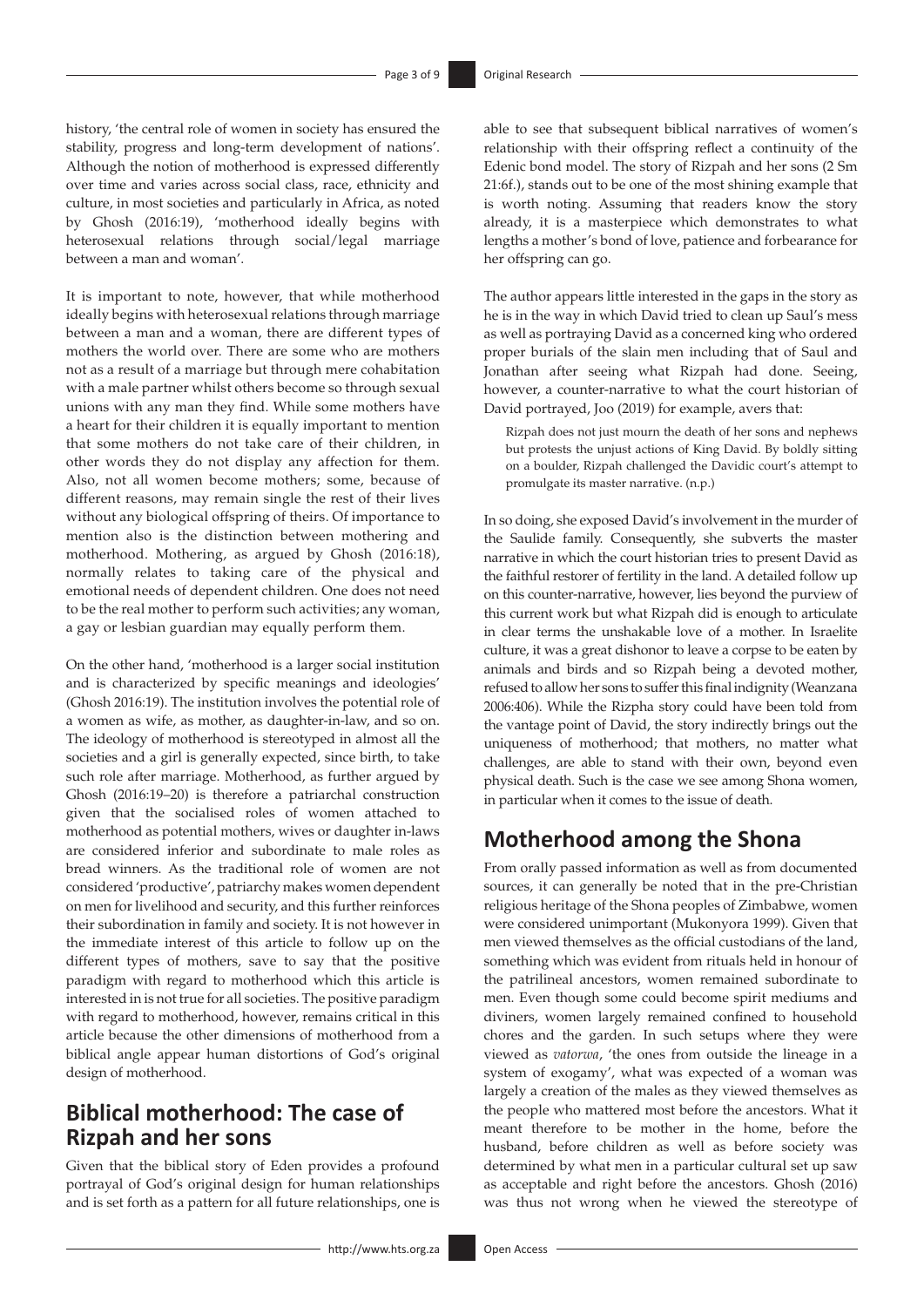motherhood as a patriarchal construction. Although his observation was largely drawn from an Indian patriarchal society, his remark applies so well in any patriarchal society including the Shona society of the time.

The dawn of independence in Zimbabwe (1980) began to witness notable changes being made to address the plight of women. The important role which they had played during the war of liberation helped to change their status in the society (Bourdillon 1976:56). Such an official recognition saw the launch of the Ministry of Women's Affairs, Gender and Community Development in 1980, as well as the passing of the Legal Age of Majority Act in 1982 (Bourdillon 1976:56). The Bill officially gave all people of Zimbabwe, including women, full adult status on reaching the age of 18. What this implied was that women were recognised as being at par with men and hence they could enjoy the same freedom as men, even enter into any employment sector without much hindrance. Education was made open to all and some women began to openly challenge several facets of tradition which they felt were oppressive to the women folk. Some men too began to see some of the pitfalls of their traditional customs and hence they began to listen with sympathy to women's voices of discontent. What it means to be a mother began to be re-defined, with women taking a leading role in such reconstructions. While, for example, in earlier days a woman only enjoyed respect in her lineage provided she was someone else's wife through marriage (Mukonyora 1999), in today's society single motherhood is now generally being accepted and is no longer being frowned upon.

Although women are now being recognised at par with men, in a number of cases women still stand disadvantaged and end up bearing much of the consequences when drastic policies are made by those in authority. Zimbabwe still being largely a patriarchal society, women aspirations and stories appear less desirable to write about except when they are caught in a scandal. It is against this background that this article intentionally picks up on these often 'forgotten' elements of our society paying particular attention to the endangered motherly bond in the wake of the COVID-19 pandemic.

By focussing on women in the article, is not to say that other elements of the society, for example, the youths, fathers, and young children do not feel the effects of COVID-19. Women, and in particular mothers, have been chosen because they are arguably the worst hit by the pandemic. For example, since the start of lockdown in Zimbabwe (2020), it is reported that the 'pandemic has worsened gender inequalities as women and girls continue to bear the brunt of unpaid labour, while being disproportionately at risk of violence compared to their male counterparts' (Chibamu 2021). According to a report by the Zimbabwe Spotlight Initiative, 'the pandemic has cast a pall on the progress made in achieving gender equality by 2030 in Zimbabwe as part of the 2030 Agenda for Sustainable Development' (Zimbabwe Spotlight Initiative cited in Chibamu 2021). Apart from an increase in domestic violence, teenage pregnancies were also said to be on the rise as a result of lockdowns and from a report by Sithembiso

Nyoni, an estimated figure of around 900 girls below 18 had been raped in the last quarter of 2020 alone (Chibamu 2021).

Compared to their male counterparts, women have an increased risk of being infected by the virus given their predominant roles as caregivers within families and communities. Affirming the central role played by women and the urgency to achieve gender equality, partners led by United Nations' Country representative Maria Ribeiro with support from the European Union (EU) argued:

[*W*]hile the COVID-19 pandemic continues and efforts to curb its spread intensify, now is the time to equally buckle up and work hard to achieve gender equality in spite of the challenges the pandemic has revealed. (UN Zimbabwe 2021:n.p.)

Since women are at the forefront of fighting the COVID-19 pandemic as healthcare and frontline workers both at institutional level and at home, it is quite unfortunate that after shouldering all these burdens, they remain the least recognised. Under such circumstances, it is therefore justified to devote some attention to them. As indicated earlier on, it is not everything about motherhood that this article seeks to focus on, but rather on the Edenic bond between mothers and their offsprings that the pandemic is threatening to break apart.

#### **Shona women in death scenarios**

Customarily among the Shona, a dead body should not be left unattended, there has to be someone to watch over the dead person. Linked to the Edenic bond, it is usually women who sit in the hut where the corpse would-be lying-in state and men position themselves outside the hut, but some may regularly come into the hut especially when there is need. Female relatives from the deceased's maternal side take turns to position themselves beside the dead body to provide company, shade, and where need be protect the body from rodents and flies. As they are the ones who saw the deceased person initially enter this world and cared for him or her, they feel it is their responsibility to see this person depart from this world still in their care. Owing to the established maternal bond, their presence permeates throughout a person's life. Motherhood in this sense is taken as a social responsibility. Therefore, all the women from the deceased's maternal side feel they are mothers of the deceased owing to the same blood that they share with the one who physically gave birth to one who has passed away.

As a sign of appreciation for the work they would have done, these women generally known as *vanamai vomumvuri* (shade mothers) are usually given a blanket which was used by the deceased person as well as part of the *fuko* (cloth used to cover the corpse) when the burial is over. If the funeral takes place away from the immediate reach of the relatives from the mother's side, any female person sharing the same totem with the deceased person's mother stands in as the mother.

Though Shona traditional culture evolved outside the biblical culture, it indirectly safeguarded the biblical truths around the importance of a mother in one's life as it does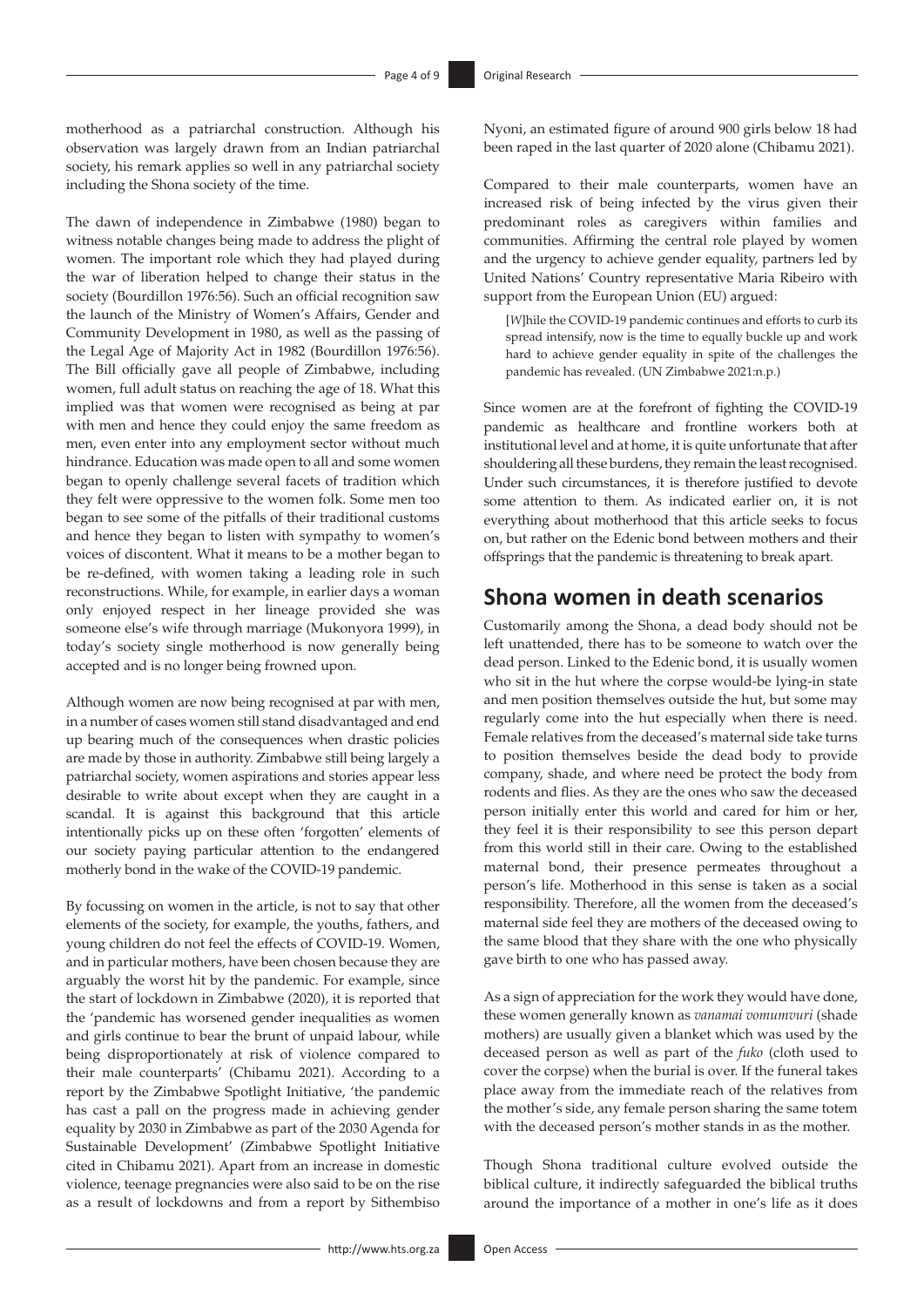not take lightly to any deviation from the prescribed norms that involve maternal bonds. In traditional culture, it is actually a punishable offense if a deceased person is buried without the presence of his or her maternal relatives. What is clearly demonstrated here is that it is God's original design for all cultures that motherhood remains a key structure and a central cog around which human families and societies revolve.

Though it is possible to view the roles played by women at funerals as some of those patriarchal constructions, an idea mooted by Ghosh (2016), I think we should not give a blind eye to the God-ordained natural affection that mothers, without necessarily the influence of men, have towards their offsprings. While some authoritative males are indeed responsible for constructing gender roles through labelling 'good-enough mothers' as ones whose lives are tied to the welfare of their offspring and singling out women who are single and preoccupied with themselves as deviant (Lawler 2002; Winnicott 1953), I would still want to think that the Edenic bond is not something which is socialised but rather something which just comes naturally.

While Shona men at funerals have their own significant roles to play, I think it is not overly stretching to say that without women, funeral rites are not just incomplete but unperformable. This speaks volumes about the impact of the Edenic bond in the lives of peoples as well as the power wielded by women in matters of death though many a time men appear to be at the forefront in the funeral arrangements. Kamwendo and Manyeruke (2017) refer to this as the bedroom board meetings, whereby women decide in private, and men appear in public only as spokespersons of the bedroom board meeting deliberations. To radical feminists, however, wifehood and motherhood are an enslavement of women. Rich (1977), for example, argues, 'the oppressive institution of motherhood forces a number of women to sacrifice career lives and become mothers who stay at home doing segregated gender roles'. Be that as it may, it is the argument of this article that motherhood is in fact women's means of empowerment (Mwandayi & Sipeyiye 2018). In death related matters, there is actually a subversion of the commonly assumed female inferiority as males from the maternal side of a deceased woman, for example, are usually counted on the motherly side. In such scenarios, men lose their identity as males and they assume feminine voices in whatever decisions that need to be made. Motherhood, therefore, has remained among the Shona as a central pinion around which human families and societies revolve.

## **Shona traditional funerals amidst the spike of COVID-19 and its variant cases**

Since time immemorial, women have secured a unique position in Shona traditional funerals and in matters of death. No one ever thought a time would come when the cherished traditional norms would come under threat, when all that which is expected of a mother would potentially become a danger to humanity. The onset of COVID-19 and its variants turned around the world order and the unexpected became the new normal.

While the first wave of COVID-19 took away many lives especially in the Western world in 2020, it was the second wave coupled with its variant mutations that hit Africa at the beginning of 2021 which led most African governments to tighten up their restriction rules. It was against this background that on 11 January 2021, the government of Zimbabwe announced that it was banning traditional funeral rites as part of the measures to stop the spread of the coronavirus in the country. Speaking to the media, the police spokesperson said:

The Zimbabwe Republic Police advises the public that the Ministry of Health and Child Care has informed the police of immediate restrictions imposed on the movement of dead bodies for burial in the country. According to health officials, a body will now be buried in the town/city where the death would have taken place. This is being done in order to curtail the spread of COVID-19 pandemic. In this regard, police will only clear body movements for burial straight from a funeral parlor/hospital mortuary to the burial site. No body-viewing will be allowed, and bodies will not be taken home. (Nyathi cited in Xinhua 2021:n.p.)

While the announcement was good intentioned, it came as a shock to most people who angrily reacted to it. Becuase of the pressure following the public outcry, the Ministry of Health and Child Care was forced to review its earlier position that a dead body will have to be buried in the town/city where the death had taken place. In its reviewed statement, the Ministry of Health's director of environmental health, Victor Nyamande, said:

For those who want to transport the body for burial outside the city or town of death, they should ensure that the body is hermetically sealed in a triple coffin before collection of body from funeral parlour or hospital mortuary… The public is urged to keep a distance of 4 metres as the body is lowered into the grave by either city health or funeral parlour officials…There will be no body-viewing or taking of bodies home. From the airport or land border, the remains will be taken straight to the gravesite as indicated. (Nyamande cited in Chikwati & Muleya 2021:n.p.)

Although the new announcement was a clear climb down by the government from its earlier position, it had not eased much according to the expectations of many. There was still an outcry in view of the costs of hermetically sealed coffins. Given that the COVID-19 pandemic hit the country that was already economically stressed, the price of hermetically sealed coffins proved beyond what most civil servants and the bulk of city dwellers could afford (Taruvinga 2021).

Lack of adequate resources saw many having to abide by the government protocol of having their dear ones buried in towns/cities where they had passed on. The directive did not go down well for many as some saw this as a sign of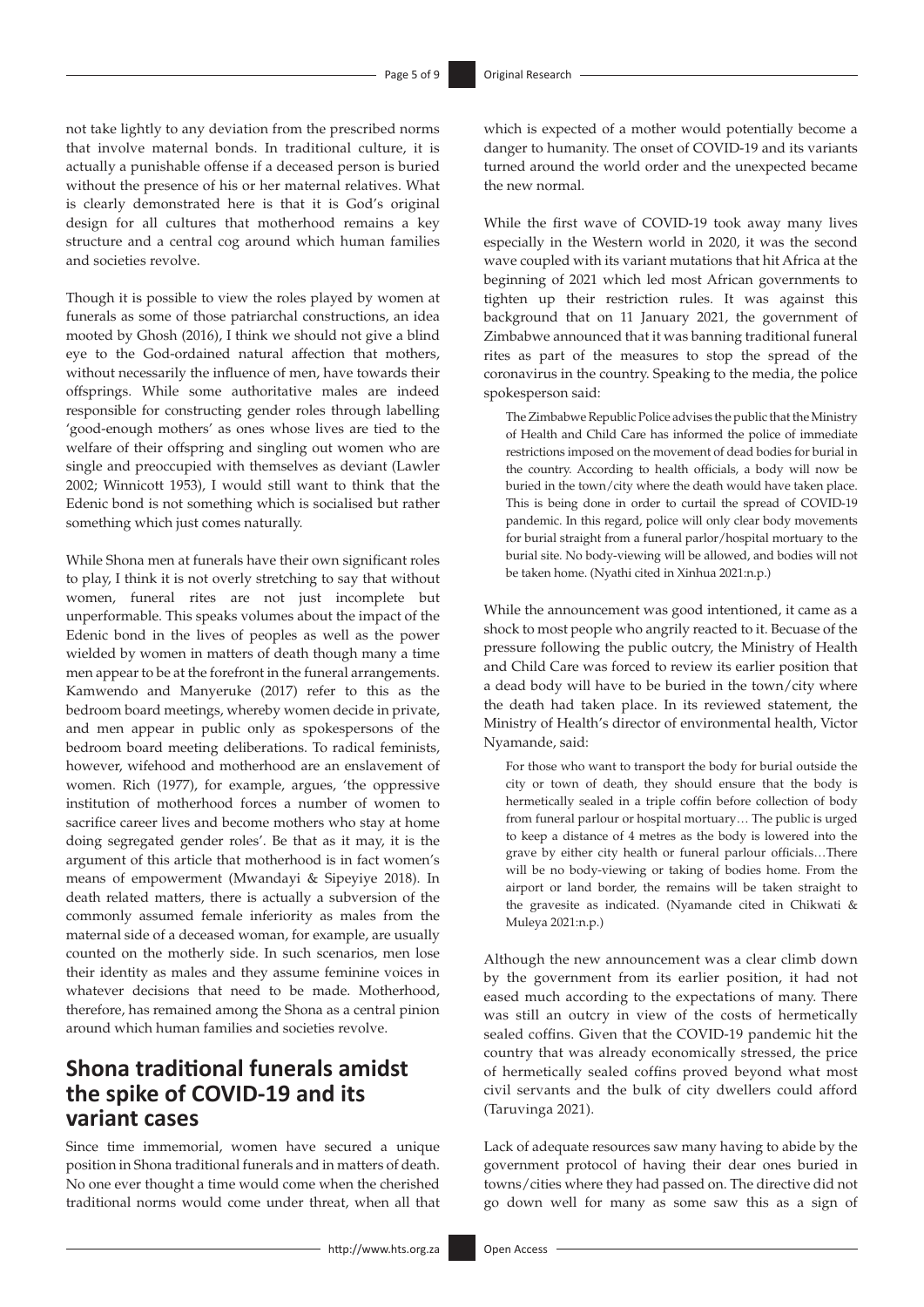insensitivity on the part of the government. The government was blamed for disrespecting culture by making the deceased buried by strangers in the midst of strangers, while a handful of mourning relatives stood at some distance away. Speaking out what is shared by many, one Harare resident is said to have remarked:

It is against our culture to be buried by strangers in the midst of strangers. We want to be buried among our ancestors. It is unheard of that an adult is buried by only a few people. (Kepekepe cited in Taruvinga 2021:n.p.)

Many would long for traditional funerals whereby a deceased person is taken back to his or her ancestral roots to be buried among his or her people, buried by close relatives and not strangers with all the last filial rituals performed. 'Culture', as rightly noted by Kamwendo and Manyeruke (2017), 'has its own syllabus as to how a funeral should be conducted'. Any violation of such cultural expectations is tantamount to an insult.

## **Locating Shona mothers in the midst of the ban of movement and traditional funerals**

When the first lockdown in Zimbabwe was announced, the law enforcement agents were so intolerant towards what they viewed as violations of the lockdown rules that majority of the Zimbabweans were forced to remain indoors. What these people ate and drank in these homes were almost of no concern to the government as no comprehensive plans were made to bring food hampers to these families compared to what was happening say for example in South Africa and other parts of the developed world. While in 2020, a social support cash transfer grant of ZW\$600 million was announced by the government and about 60,000 vulnerable urban families received cushion allowances in September 2020, there were still complaints over the paltry ZW\$1500 allowance which could not feed a family of six because of the high cost of basic commodities (Moyo 2021).

The stress of how and what the family would eat fell directly on women especially mothers (Nevill 2020). Mothers were not only worried about food issues, but controlling kids who were out of school and just seated at home was another mammoth task. This find echo in the observation by Tarinda (2021) who notes that with children now at home:

[*W*]omen and girls are more likely to suffer the primary and secondary impacts of the virus, including increased risk of being infected by the virus, given their predominant roles as caregivers within families and communities. This also includes other care responsibilities which will be frequently "downloaded" onto females, such as looking after the sick and the elderly, home learning facilitation for children and siblings, and increased social and household chores. (n.p.)

It indeed proved to be a torrid time for mothers but their struggles received hardly any attention. Because of *moyo wokubereka* 'maternal heart', many were forced to leave their homes in search of food to fend for their families, but the

unfortunate ones had to endure running battles with the police and soldiers.

When the second lockdown came, women were again the ones to suffer more. While there was some flexibility in terms of movement during the second lockdown, what turned out to be the worst blow for women was the failure to fully perform motherly duties towards family members who had fallen victim to the coronavirus. Though the COVID-19 restrictions were all instituted for the benefit of the surviving members so that they do not contract the virus, instead it turned out to be a huge stone which weighed on the hearts of most mothers. The Edenic bond which had been built up over the years made it difficult for most mothers to accept that surely those that they had held so dear to them over the years, cared for with so much love and grew so fond of each time they were away, had disappeared in a short period of time and worse that they could not be afforded the opportunity to see and say good-bye to them for the last time. COVID related deaths have proved cruel for most mothers, and many are left with shattered hopes, depleted confidence in the country's heathcare systems, devastated by the decision taken by the leaders, as also shaken faith. Given such a scenario, one can only agree with Rosemary Radford Reuther's conviction that 'at the intersection of gender and other social marginalisation, women are representative of the oppressed of the oppressed' (Reuther cited in Chimhanda 2014). Picking up from Reuther, Chimhanda (2014) aptly points out that in the context of Shona culture, the motif of women as representing the 'oppressed of the oppressed' is seen in situations of crises in relation to contesting values. The ban on traditional funerals in the name of biosafety indeed created a clash of values and as argued already, women turned out to be the oppressed of the oppressed. When shall our mothers get liberated and consoled one may wonder? In the midst of shattered hopes and shaken faith, what can help them see the light again at the end of the dark tunnel? In such a seemingly cruel world, there is need to draw up solutions that take into cognisance the God-ordained Edenic bond so as to address the pain that our mothers are experiencing as well as to restore their shattered hopes. It is against this need that I suggest a two-pronged approach to the current reality. Firstly, on the side of the government, there is a need to urgently work towards contextualising biosafety measures and secondly, on the side of women, there is need to embrace Mariopraxis.

## **Culturally friendly infection containment measures**

As alluded above, the government ban on traditional funerary rites has not been well received by some sections of the Zimbabwean society who feel the government was out to rob people of what was left of value in their culture. Given the high emotive response from the public, there is urgent need that the government respect people's cultural beliefs but at the same time taking cognisance of recommendations of the World Health Organization (WHO), to minimise the spread of the virus. One critical way to respect people's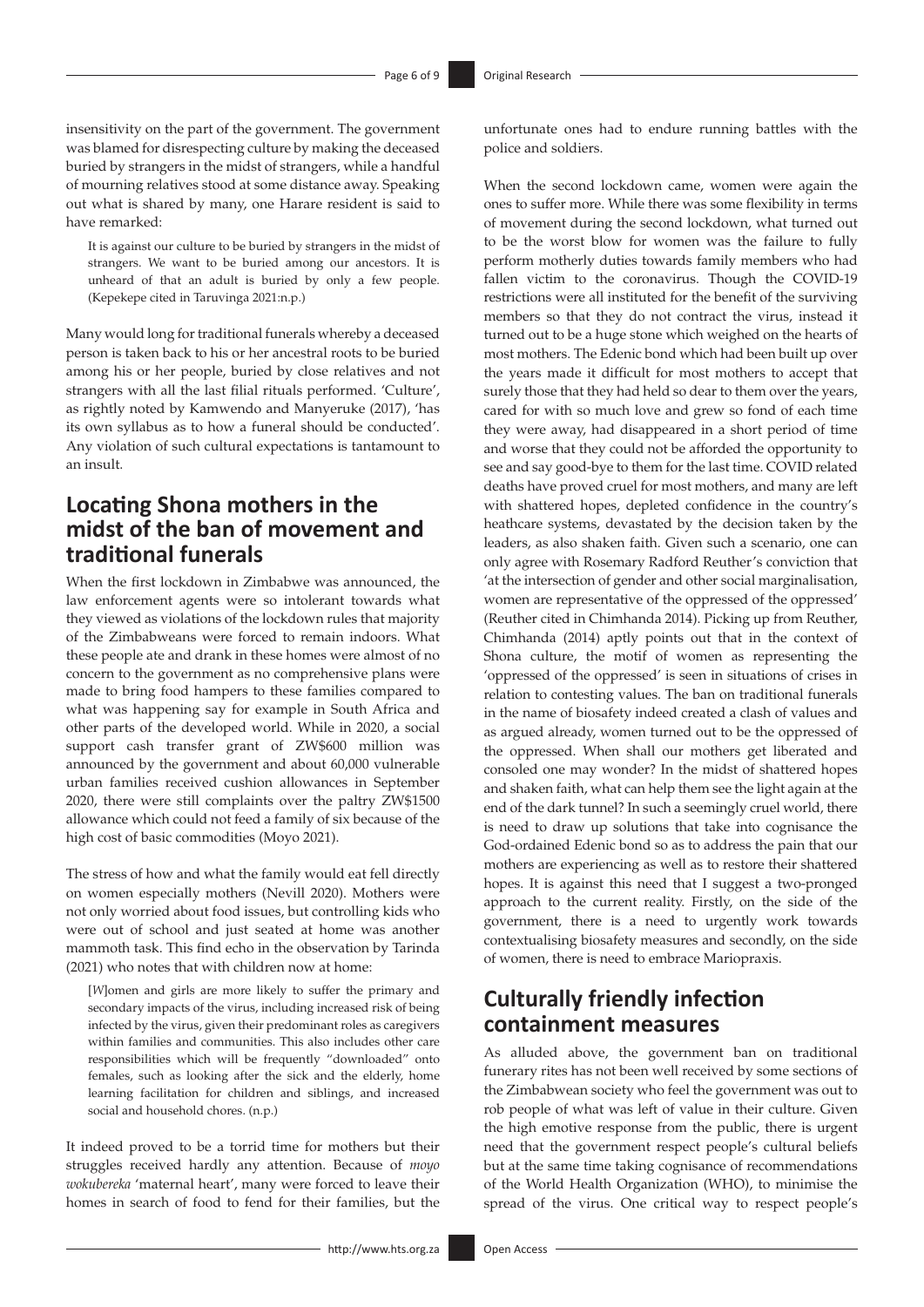cultural beliefs would be not to forget the place of a mother in death scenarios but to take it as *sine quo non* position designed by God for a purpose. If mothers continue to be taken as by-standers when those they were deeply bonded to are laid to rest, then people may be justified in seeing the government as robbing them of what was left of value in their culture. Even for converted Christians, the position of a mother in one's life or at the point of death is not something one can afford to sacrifice. There are certain cultural elements that cannot be sacrificed on the altar of conversion, hence the call for inculturation in some African theological circles.

While safety should remain the hallmark of every action that people do during this COVID era, people need to be afforded the opportunity to provide dignified burials for their dear ones. If it means training teams within our community not only on how to safely bury someone, but also to carefully look after the COVID infected victims within our communities, then the government should not hesitate in mobilising funds for such a worthy cause. The absence of such need for training among the response priorities covered in the Zimbabwe COVID-19 Addendum (OCHA 2020), is a cause for concern. Community participation in COVID-19 burials should not be taken for granted. The call by the general public for the government to be culture sensitive is an important lesson in that competing cultural and public health values need to be balanced.

To allay public discontent over government restrictions, there is need to allow family members to assume active roles in the burial of COVID victims. While women aligned to the maternal side of the deceased may no longer wash and dress corpses of dear ones as in normal situations, in pursuance of the Edenic bond, they should at least be allowed to perform certain rites which are culture sensitive but safe. They may, for example, be allowed to continue with 'guarding' the body but with practising social distancing as well as wearing masks. To aid safety, regular fumigation of the house where the corpse would be lying-in-state should be prioritised. The government needs to ensure that provision of adequate protective personal equipment (PPEs) is prioritised and women who would be front players at funerals should have access to this equipment. If such an equipment is in place, it means they can even be allowed to continue with the traditional washing of the body. It is important to note that even in the recommendations made by WHO and other bodies, the risk of viral transmission while preparing the body of a person infected with COVID-19 is low. However, there is still the need to support the family members, the traditional and religious leaders, and the healthcare workers who are typically involved in preparing the body for burial with information and PPEs to reduce the risk of transmission. The WHO further encourages that in close communication with communities, agreements be made on burial ceremonies that reduce the risk of infection 'but at the same time meet local cultural, social and religious needs'. Culturally inappropriate burials that have the potential to cause longlasting psychological, social and legal problems for families

of the deceased should at all costs be avoided (IASC 2020). Mokuwa and Richards (2020) were thus right to argue that 'shooting down pleas to perform culturally important death and burial practices in the name of biosafety (is) not helpful', and it will surely prove counter-productive.

## **The theology of Mariopraxis**

The second solution I suggest to the present predicament is that of Mariopraxis. As explained earlier, Mariopraxis is all about engaging, applying or practicing lessons derived from Mary, the mother of Jesus. Tracing back to the Edenic bond, Mary, just like any mother, undoubtedly had developed an unshakable bond with her son not only because he was the only one she had, but also that the mother and son could have stayed together for quite some time given the early disappearance of Joseph from the gospel narratives. Probably, Joseph died early and left the two to themselves. Naturally, in such an environment, family bonds get to become stronger.

Just like in contemporary times when mothers are cruelly losing their sons and daughters to the pandemic, while Mary enjoyed the warmth of her son's presence, a sword, as probably had been prophesied by Simeon (Luke 2:35), pierced her heart when authorities tried and crucified Jesus before her presence. None of the authorities cared to ask about Mary's feelings or emotions. A verdict that he should die was just passed and Mary helplessly stood among the crowd, watching the drama unfold from a distance. I would like to think that to women nothing surpasses the pain of helplessly seeing one's son/daughter being flogged by a stranger for no apparent reason and in worse scenarios seeing that son/daughter being put to death as one watches. This is typically what Mary had to face. Since she is recorded in the scriptures as not having tried to fight back or having gone so emotional about her son's death, the most probable assumption one can draw from her action is that she surrendered everything in prayer to a higher power than her, namely God. Only the 'prayer of surrender' could have lifted her spirit in such circumstances, hence we find her bold to face the agony her soul was undergoing as well as the agony of her son.

The term 'surrender' etymologically comes from the Greek word '*paradidomi*' which basically means to yield up, transmit and entrust. Unpacking what yielding up is all about Patrick (2017) writes that God demands a 'total cling' to Him and not to anyone else. He does not want us to yield or surrender our worries to fellow humans, but our surrender should rather be heavenly – it must be upward. This yielding up is followed by a verbal dialogue with God of what one would be committing to Him. After speaking one's worries or cares to God, then one gives over or entrusts those cares to Him. This is summed up well again in the words of Patrick who says:

Entrusting something to someone means you have placed that person in a legal position of guardianship over something that belongs to you. God becomes your trustee. The key to entrusting is leaving the cares with God and allowing Him to remain the trustee. (n.p.)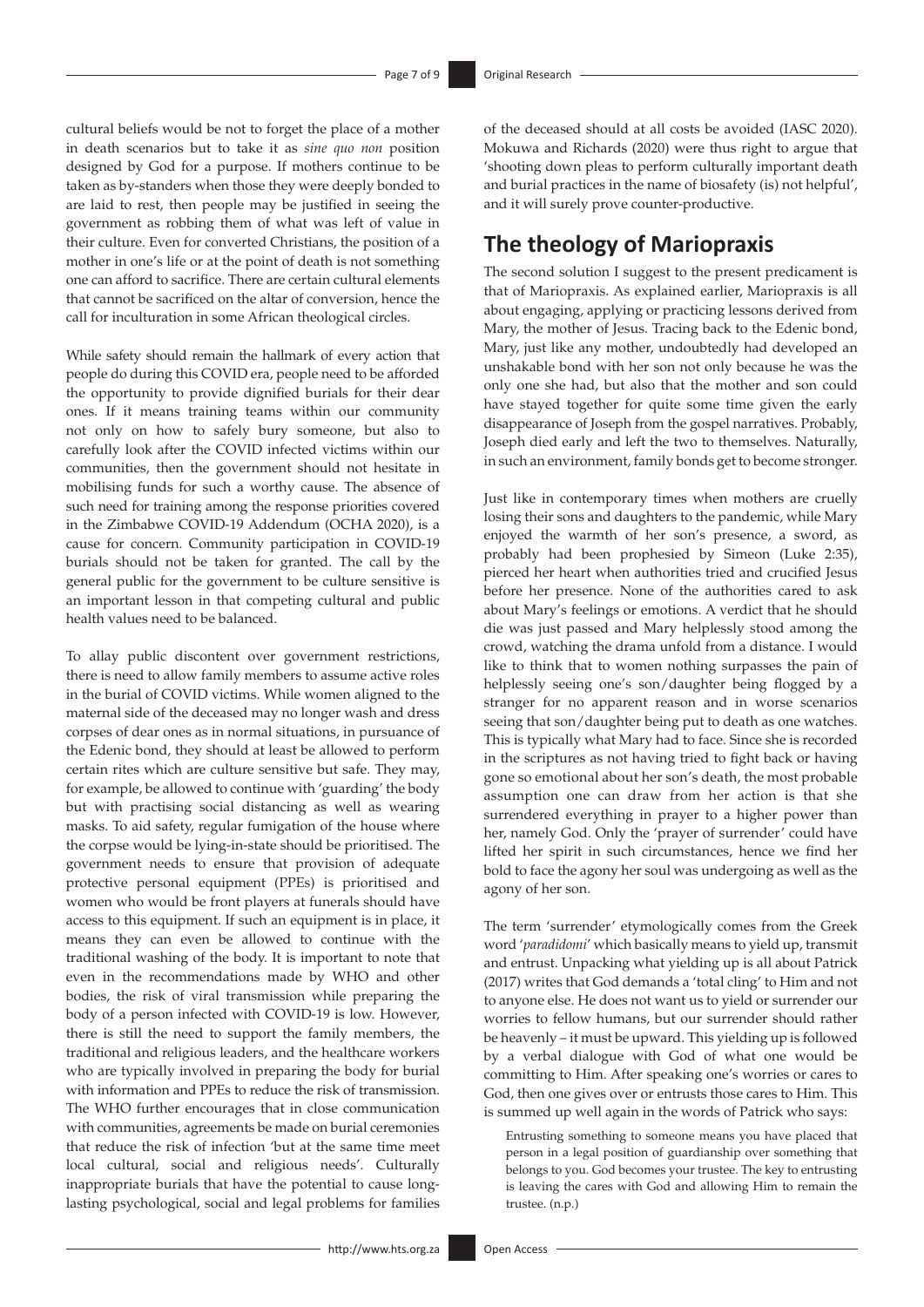The prayer of surrender therefore entails nothing other than leaving everything in the hands of God. The prayer itself has the backing of scripture which says: 'Cast all your anxiety on Him because He cares for you' (Pt 1 5:7).

Mary thus becomes a teacher or role model to other women. Given her status as the mother of Jesus, God should have intended to communicate something to other mothers. Her action is a full lesson on what mothers should do when confronted with an unexpected loss of those they are deeply bonded to. Without words, she urges surrender of everything to God in prayer. Once Zimbabwean women are able to master this lesson it means they can be able to withstand the devastation caused by COVID-19 and its variants as well as accept the government's infection containment measures. This resonates well with Maura Roan McKeegan's (2020) observation regarding the prayer of surrender when she says:

It is a prayer that is especially timely now, when world events feel out of control, and we are trying to grow in trust and abandonment to God's providence. It's also timely when our own personal suffering is threatening to overwhelm us and steal our peace. (n.p.)

If Zimbabwean women anchor their faith in Christ through the prayer of surrender, neither death nor the illness of their dear ones can shake them. Christ's atoning sacrifice on the cross, as pointed out by Pali (2014) set believers apart for God and the blood of Christ gives them direct access to God.

Mariopraxis accords mothers the ability, through God, to mourn over the death of their deceased sons and daughters with an assured hope that God being in control of everything will reunite them with their deceased ones in the after-life. Mary had that deep trust and faith in God, and in Christian tradition we hear that when she died, she too was taken up to heaven to enjoy the company of her son, Jesus. The same spirit of assured trust is also reflected in the book of Maccabees where we find a Jewish mother who encouraged her sons to offer up their lives than eat pork which was being enforced on them by the Hellenists. Speaking to her youngest son before he was executed, she encouraged and assured him: 'Do not be afraid of this executioner, but be worthy of your brothers and accept death, so that in the time of mercy I may receive you again with them' (2 Macc 7:30).

Although we have vaccines and the Zimbabwean populace is being inoculated, they are not magic bullets which will put to an end to the COVID related deaths in the foreseeable future. As long as COVID is a world pandemic, mothers are bound to have the God-ordained Edenic bonds with their children shaken up. Mariopraxis is thus not just a tool for the present context alone but can always be of value in the future and even in matters that are not just confined to death issues.

## **Conclusion**

COVID-19 and its variants have not just turned around the world order, but they have also been responsible for leaving a big wound in the hearts of many. Families have been torn apart, friends and relatives robbed away and the world over people have been forced to remain indoors for fear of the uninvited monster. Among the most affected groups that this article has been looking at are women. Women have been discussed in the context of COVID-related deaths and it has been observed that they tend to suffer more when one of their own passes away because of the deeper bond that is established on the onset of one's life. The God-ordained Edenic bond pushes women to extreme levels of forbearance, love and care to the very end towards their offsprings. It is quite unfortunate that COVID-19 and its variants came as it were to rob away the qualities which make motherhood unique. Aware of their motherly qualities, many feel ashamed and angry that they cannot help in any meaningful way when death robs them of a dear one. Whilst they would love to cuddle and perform the last mourning rites on dear ones, restrictive laws put in place to curb the spread of coronavirus closes them off, thus adding pain to the already bleeding wound. Though women in contemporary public are perceived to be weak, this article has successfully managed to argue that without women, funeral rites are not just incomplete but unperformable. Women related customs in traditional funerals cannot therefore be sacrificed on the altar of biosafety measures, otherwise it would prove counterproductive. It is against this context that the article advocated contextualised biosafety measures as well as Mariopraxis. Mary surrendered or placed everything in God's hands through prayer and this is what Zimbabwean mothers are called on to do more so in the face of COVID-19 and its variants.

## **Acknowledgements Competing interests**

The author declares that they have no financial or personal relationships that may have inappropriately influenced them in writing this article.

#### **Author's contributions**

C.M. is the sole author of this article.

#### **Ethical considerations**

This article followed all ethical standards for research without direct contact with human or animal subjects.

#### **Funding information**

This research received no specific grant from any funding agency in the public, commercial or not-for-profit sectors.

#### **Data availability**

Data sharing is not applicable to this article as no new data were created or analysed in this study.